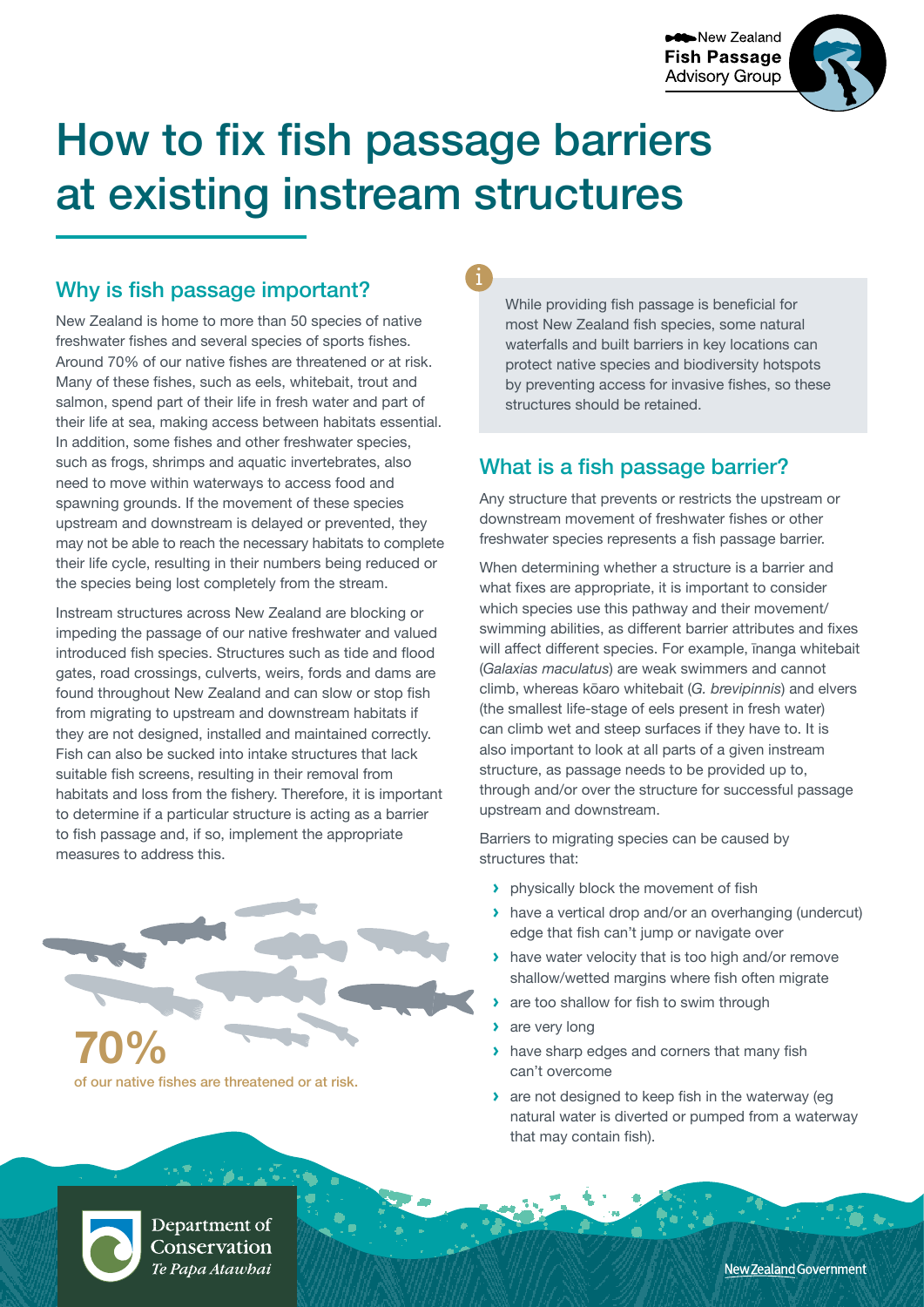The images below show a variety of fish passage barriers and highlight the fact that a single structure can have multiple aspects that cause it to act as a barrier to fish passage.



Captions (from top): A weir fish passage barrier in a waterway; a tide gate fish barrier in a waterway; a perched overhanging culvert fish barrier in a waterway.

# Planning considerations

The Department of Conservation (DOC) and regional councils have specific responsibilities to manage fish passage in our waterways, with the aim of connecting or providing all of the habitats that are necessary for fishes and other freshwater species to complete their life cycles. All culverts and fords should provide unimpeded passage unless they have a permit from DOC. DOC is responsible for enforcing the Freshwater Fisheries Regulations 1983, under which any culverts, fords, dams and diversion structures in natural rivers, streams or water may need

approval. This includes considering exemptions for fords or culverts that impede fish passage, approving any structural changes to fish facilities, and assessing whether proposed dams and diversion structures require a fish facility. Regional councils are responsible for controlling the environmental effects of construction under the Resource Management Act 1991, including enforcing the [Resource Management \(National Environmental](http://www.legislation.govt.nz/regulation/public/2020/0174/latest/LMS364099.html)  [Standards for Freshwater\) Regulations 2020](http://www.legislation.govt.nz/regulation/public/2020/0174/latest/LMS364099.html) that has set rules that apply whenever someone is installing or altering a culvert, weir, flap gate, dam or ford.<sup>1</sup>

If you are planning to remove, replace, remediate or retain an instream structure in a waterway, you should take the following actions.



#### 1. Prioritise

A range of factors might influence how you prioritise the structure/s to focus your efforts on, including ecological, economic, community value, ownership and practical considerations. The New Zealand Fish Passage Assessment Tool ([https://niwa.](https://niwa.co.nz/freshwater/management-tools/fish-passage-assessment-tool) [co.nz/freshwater/management-tools/fish](https://niwa.co.nz/freshwater/management-tools/fish-passage-assessment-tool)[passage-assessment-tool](https://niwa.co.nz/freshwater/management-tools/fish-passage-assessment-tool)) has a builtin ecological prioritisation score to help guide you on where remediation could be prioritised. Other examples of ecological priorities for fixing fish passage barriers are listed in Table 1 and section 5.1 of the *New Zealand Fish Passage Guidelines* ([www.doc.](http://www.doc.govt.nz/fishpassage) [govt.nz/fishpassage](http://www.doc.govt.nz/fishpassage)).

#### 2. Check available guidance

The *New Zealand Fish Passage Guidelines* were published in 2018 to inform the planning, design, construction, management and monitoring of structures in waterways. These guidelines apply to all instream structures with a vertical drop  $\leq$  4 m, measured from the upstream to downstream water surface at a normal water level. There is currently no national best practice for structures > 4 m, but many of the principles of good fish passage design are still applicable.



## 3. Define the ecological objective and performance standards

(Biological and hydraulic; see section 3 of the *New Zealand Fish Passage Guidelines.*) It is important to identify the purpose of the structure and set standards that can be used to measure the effectiveness of fixes.

 $1$  For further information on the design and construction of new instream structures, see the *considering fish passage in the design of new instream structures* resource ([www.doc.govt.nz/nature/habitats/freshwater/fish-passage](https://www.doc.govt.nz/nature/habitats/freshwater/fish-passage-management/resources/)[management/resources/\)](https://www.doc.govt.nz/nature/habitats/freshwater/fish-passage-management/resources/).

Page 2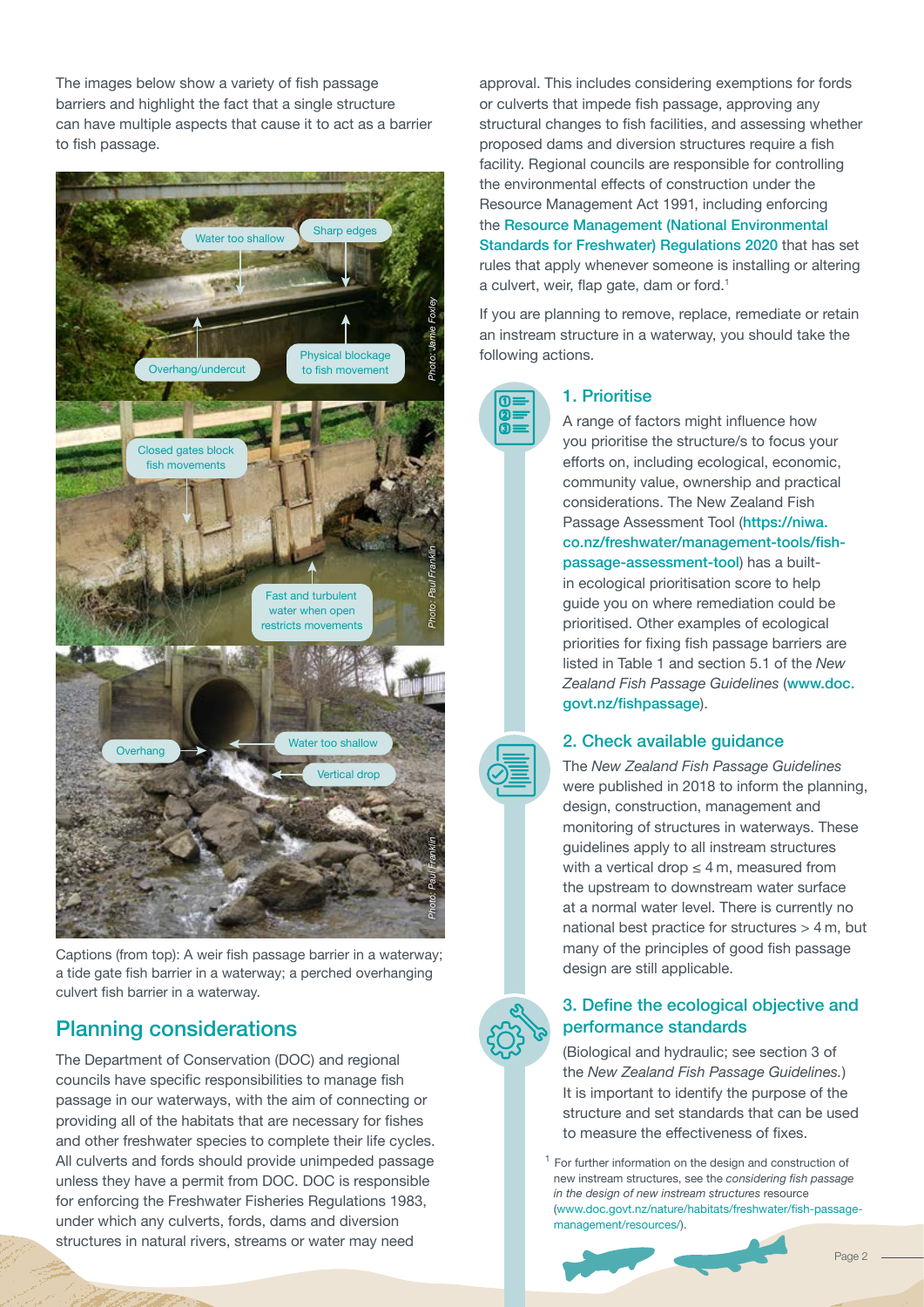## 4. Undertake a site-specific design assessment

This should include confirming that the structure is a barrier (eg by using the Fish Passage Assessment Tool), identifying which species may use the waterway and using the *New Zealand Fish Passage Guidelines* to identify the best option. Acquire specialist advice/input where required. In some limited situations, it might be best to retain the barrier if it is protecting threatened species or biodiversity hotspots. In these areas, barriers may be maintained, enhanced or built with permission from DOC.

## 5. Obtain appropriate approvals

All statutory requirements, including the specific fish passage requirements that are managed by DOC and regional councils, need to be considered when designing, altering, installing and managing physical structures. (See Appendices A & B of the *New Zealand Fish Passage Guidelines* for further explanation.)



## 6. Monitor and maintain

It is important that best practice guidance is followed and any installation follows the agreed plans. If new or novel remediation options are attempted or proposed, monitoring needs to be included to ensure they are effective and to determine whether changes need to be made (see section 7 of the *New Zealand Fish Passage Guidelines*). Ongoing maintenance also needs to be incorporated into the management of all existing and new structures, as a lack of maintenance can result in the development of fish passage barriers over time, such as major scour and erosion at the discharge end of culverts or vegetation and debris causing obstructions.

It is particularly important to understand these planning considerations where:

- **›** high-value fish communities and/or ecosystems are present (or have the potential to be present) upstream and downstream of the structure
- **›** unproven designs are being used
- **›** proven designs are being used in novel situations
- **›** retrofit solutions form only one component of an instream structure
- **›** multiple structures exist within a waterway causing cumulative effects
- **›** selective barriers are being used to manage the movement of undesirable species.
- **Table 1**. Examples of possible ecological prioritisation criteria for fixing instream barriers (adapted from the *New Zealand Fish Passage Guidelines*).

| <b>Criterion</b>                                    | <b>Explanation</b>                                                                                                                                                                                                                                                              |
|-----------------------------------------------------|---------------------------------------------------------------------------------------------------------------------------------------------------------------------------------------------------------------------------------------------------------------------------------|
| <b>Proximity to coast</b>                           | Barriers that are closer to the coast not only block access to a greater proportion of upstream<br>habitat but also generally block a larger number of fish species.                                                                                                            |
| Potential habitat gain                              | The greater the total length of accessible river upstream of the barrier, the greater the potential<br>habitat gain.                                                                                                                                                            |
| <b>Habitat quality</b>                              | Restoring access to higher quality instream habitat (eg a waterway that has good riparian<br>margins and good instream habitat for fish) should be prioritised over providing access to<br>degraded sites (eg artificial habitat that does not maintain flow and has no cover). |
| Proximity to protected areas                        | Connection with protected area networks may provide added benefits (eg constraints on fishing).                                                                                                                                                                                 |
| <b>Number of species</b><br>likely to benefit       | Some sites are expected to naturally support a greater number of species than others (eg low-<br>elevation sites close to the coast). Sites that are expected to support many species may be of<br>higher priority than those that are expected to support few species.         |
| <b>Conservation status</b><br>of species            | Sites that are expected to support species with a higher conservation status may be of higher<br>priority for the restoration of connectivity.                                                                                                                                  |
| Preventing spread of exotic<br>and invasive species | Maintaining boundaries on the spread of exotic and invasive species may be a desirable<br>outcome of retaining barriers and should also be considered in prioritising restoration actions.                                                                                      |
| <b>Protects threatened species</b>                  | Barriers may protect populations of threatened fish species by preventing access to competing<br>species (eg trout in particular specific locations). The existence and protection of threatened fish<br>populations should also be considered.                                 |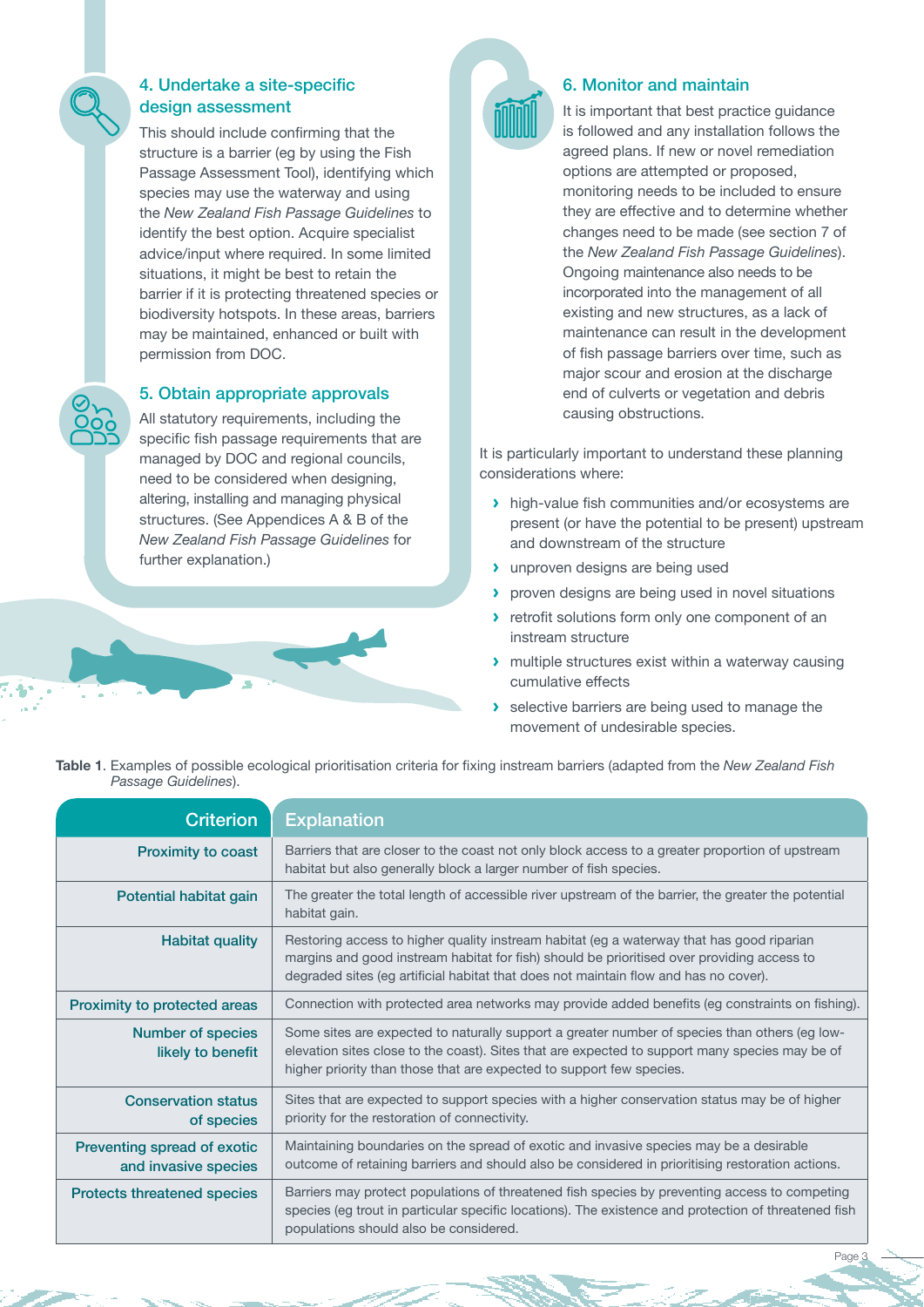# Fixing fish passage barriers – remove, replace, modify or retain?

The best way to restore fish passage is to remove the instream structure whenever possible. If the structure cannot be removed or replaced, it may sometimes be possible to modify it by adding new features that enhance fish passage. The most appropriate modification will depend on what the existing structure is, accessibility to it, what makes the structure a barrier to fish passage and the ecological objectives for the site. It is crucial to ensure that passage is provided up to, through and/or over the structure, so more than one type of fix may be needed.

Thus, instream structures that are barriers to fish passage should be:

- **›** removed if no longer required
- **›** replaced with structures that provide for fish passage (see section 4 of the *New Zealand Fish Passage* Guidelines and the *Considering fish passage in the design of new instream structures* resource)
- **›** retained if the barrier is protecting threatened species or habitats from invasive species (see section 6 of the *New Zealand Fish Passage Guidelines*)
- **›** modified to allow for fish passage (see Table 2), noting that all remediations require regular maintenance to ensure their continued effectiveness
- **›** maintained to allow for fish passage.

# Remediation techniques

Table 2 shows the possible modification techniques that may help address the fish passage issues that are commonly encountered at barriers.

Each of these remediation techniques and their limitations are explained below. Case studies of fish passage problems and solutions and how the various approaches were designed, installed and monitored can also be found on DOC's 'Fish passage resources' webpage ([www.doc.govt.nz/fish-passage-resources](http://www.doc.govt.nz/fish-passage-resources)).

#### **Backwatering**

Backwatering reduces or removes excessive fall height by manipulating rocks downstream, often in a 'V' pattern, to raise the water level and create a 'backwater'. It is important to ensure that backwatering is not affected by flood events and does not result in the loss of surface water connection and thus become a fish barrier itself.







**Table 2**. Possible remediation techniques for the common problems that are encountered at barriers.

| Solutions<br><b>Problems</b>            | <b>Backwatering</b> | <b>Ramp fishway</b> | <b>Baffles</b> | <b>Mussel</b><br>spat rope | <b>Bypass</b><br>structure | <b>Fish friendly</b><br>flap gate |
|-----------------------------------------|---------------------|---------------------|----------------|----------------------------|----------------------------|-----------------------------------|
| <b>Large drops</b>                      |                     |                     |                |                            |                            |                                   |
| <b>Fast flows</b>                       |                     |                     |                |                            |                            |                                   |
| <b>Shallow water</b>                    |                     |                     |                |                            |                            |                                   |
| <b>Physical blockage</b><br>or overhang |                     |                     |                |                            |                            |                                   |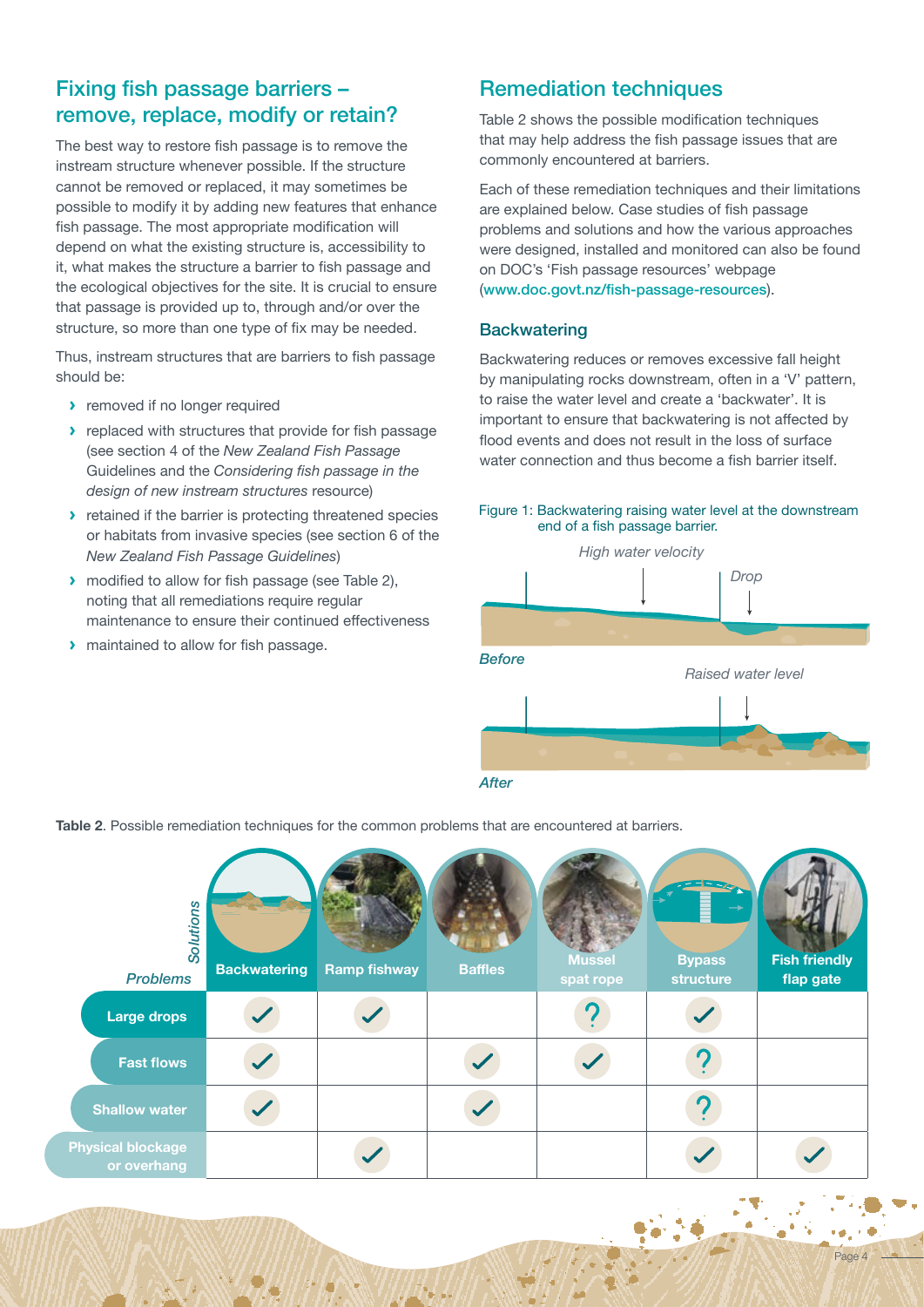## Ramp fishways

Ramp fishways are the preferred solution for overcoming vertical drops that impede the movement of aquatic species. Full-width rock-ramp fishways are the optimal design for overcoming large drops, with smaller concrete rock ramps a secondary recommended option where a full-width ramp is not viable. Slopes on the downstream side of weirs should be made gentle, with low-velocity wetted margins. The provision of cover and shelter should also be considered in long fishways and the impacts of concrete in and around the waterways will need to be managed.

#### Figure 2: A full rock-ramp fishway in a waterway.



*Side view*



*Front view*

For **full-width rock ramps**, the recommended design criteria include a:

- **›** 1:30 overall longitudinal slope
- **›** V-shaped cross section or laterally sloped (bank-to-bank) channel profile
- **›** head loss of < 75 mm between pools
- **›** 100–150-mm-wide gap between lateral ridge rocks
- **›** 2-m-long pool for ridge-style rock fishways
- **›** minimum water depth of 0.3 m in at least 50% of the pool area that forms
- **›** continuous path ascending through the rock ramp
- **›** maximum water velocity of 1.2 m/s
- **›** minimised turbulence, with little 'white' water in the fishway pools
- **›** stream power of < 25 W/m3 .

*For further information and guidance on the use of ramps, see section 5.3.2 of the*  New Zealand Fish Passage Guidelines.

#### For **concrete rock ramps**, design features should include:

- **›** a V-shaped (15°) or tilted cross section
- **›** mixed-grade irregularly shaped rocks (150–200 mm) that are embedded by 50%, with the longitudinal axis perpendicular to the ramp surface and the widest part of the stone facing into the flow, and arranged haphazardly with an inter-rock spacing of 70–90 mm
- **›** a continuous, low-velocity wetted margin up the ramp throughout the fish passage design flow range
- **›** an average slope of less than:
	- 1:5 for head differences ≤ 0.5 m
	- 1:10 for head differences of 0.5–1.0 m
	- 1:15 for head differences of 1.0–4.0 m.



Rock-ramp fishway installed at a weir in Taranaki.

Pre-constructed artificial ramps that can be readily attached to structures such as perched culverts can also be used to overcome vertical drops. These ramps should have a roughened surface and meet the same criteria as outlined for concrete rock ramps above. Water may need to be directed towards or away from the top of the ramp to create the desired flow down the ramp.



A floating fish ramp installed at a culvert in Hawke's Bay.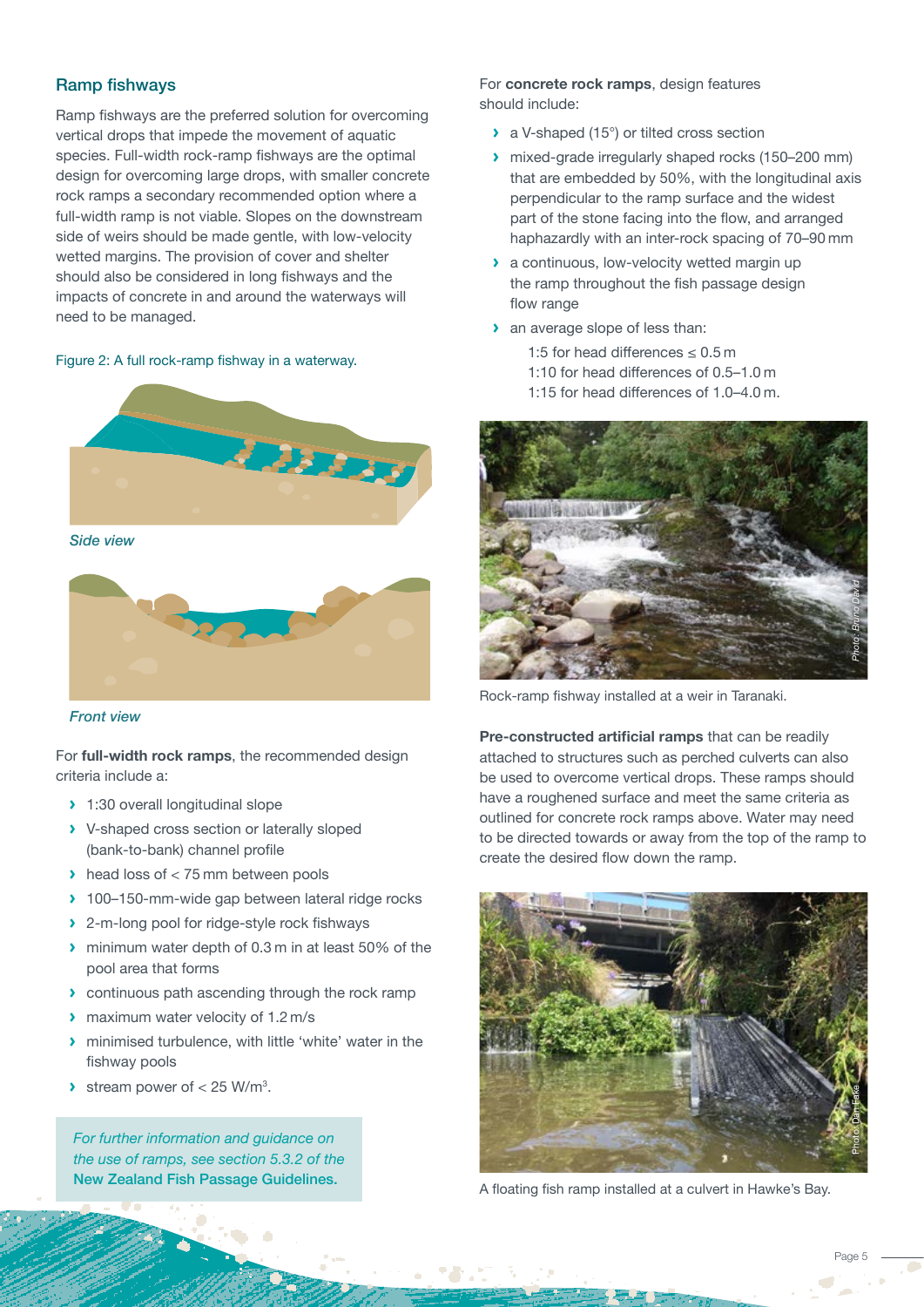## **Baffles**

Baffles can be installed at the base of culverts or on the face of weirs to reduce the water velocity and facilitate fish passage.

A range of baffle designs is available, but based on current knowledge, spoiler baffles are the recommended solution for enhancing fish passage in culverts with a diameter > 1.2 m and at locations with slopes up to 2% (1.15° or 1:50). When installing spoiler baffles, it is important to remember that:

- **› rectangular baffles** (0.25 m long, 0.12 m wide and 0.12 m high) should be placed in a staggered configuration with 0.2 m between rows and 0.12 m between blocks within rows to create a low velocity and provide resting areas. If purchasing spoiler baffle sheets or creating this spoiler baffle arrangement, it is important to ensure that they are the recommended dimensions
- **› baffles** should cover approximately one-third of the culvert's internal circumference or the full width of box culverts.

#### Mussel spat ropes

Mussel spat ropes can be passed through small perched culverts (< 1.2 m diameter) to provide a complex surface that allows some aquatic species (fishes and invertebrates) to rest and navigate up and through the culvert. Baffles are a preferable remediation option in larger culverts.

When installing mussel spat ropes, it is recommended that:

- **›** a minimum of two rope lines are used for a 0.5 m-diameter culvert, using more ropes for larger culverts
- **›** ropes are installed so that they are tight and flush with the base of the culvert through the entire length of the culvert and not loose at one end or out of the water
- **›** ropes are set out to provide 'swimming lanes' between them.



Spat ropes installed in a culvert.

*For further information and guidance on the use of spat ropes, see section 5.3.3 of the* New Zealand Fish Passage Guidelines.



Spoiler baffle sheets installed in a culvert.

Further research is required before clear guidance can be given on the design and use of other types of baffles and spoiler baffles in areas with slopes greater than 2%. Therefore, if other types of baffles are used, outcome monitoring will be crucial to confirm that they have improved fish passage.

*For further information and guidance on the use of baffles, see section 5.3.3 of the*  New Zealand Fish Passage Guidelines.